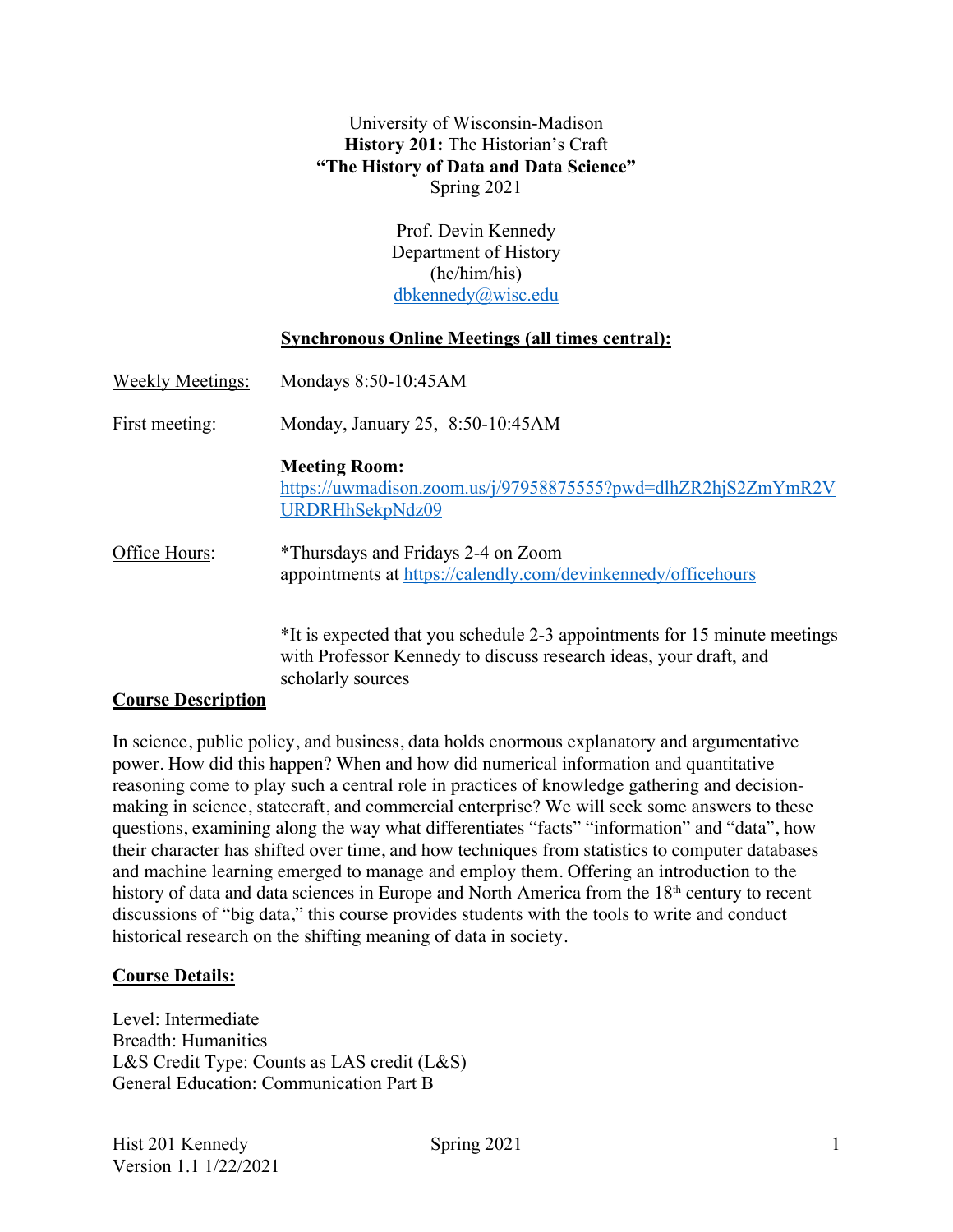# **Modality:** Online

# **Learning Outcomes**

Students, upon successful completion of the course, will be able to:

- Identify key elements in the history of statistical reasoning and quantification since the  $19<sup>th</sup>$  century
- Plan and complete organized short and medium-length writing projects pertaining to original historical ideas including social media posts and formal research proposals
- Summarize secondary sources from history and place multiple secondary sources in conversation
- Present works-in-progress in spoken form
- Reflect upon and mobilize written and oral feedback on writing to improve written communication

# **Credit Hour Details**

The credit standard for this course is met by an expectation of a total of 135 hours of student engagement with the course's learning activities (at least 45 hours per credit or 9 hours per week), which include regularly scheduled meeting times (group seminar meetings of 115 minutes per week), reading, writing, required individual consultations with the instructor, and other student work as described in the syllabus.

# **Comm-B**

This class fulfills Part B of the General Education Communication requirement. This course emphasizes speaking, listening, writing, and research throughout the semester. All assignments are structured in accordance with fulfilling the goals of Comm-B.

# **Academic Integrity**

The purpose of this course is to help you learn a body of historical knowledge, practice methods for understanding history, and gaining tools for writing and presenting your own ideas. Misrepresenting the work of others as your own is a fundamental violation of trust within our community—and a waste of your time. If you are struggling to meet deadlines, or are tempted to use someone else's writing in lieu of your own effort; please contact Professor Kennedy. **A late assignment is always a preferable option to one that risks your grade altogether.** Academic misconduct can result in disciplinary action including failure of the assignment/course, disciplinary probation, or suspension. For more information, refer to studentconduct.wiscweb.wisc.edu/academic-integrity/.

# **A note on online services and Grammarly**

"AI" based essay writing services produce bad writing; and using such services would be academic misconduct. *Do not use them.* I also strongly recommend you not use the popular AI-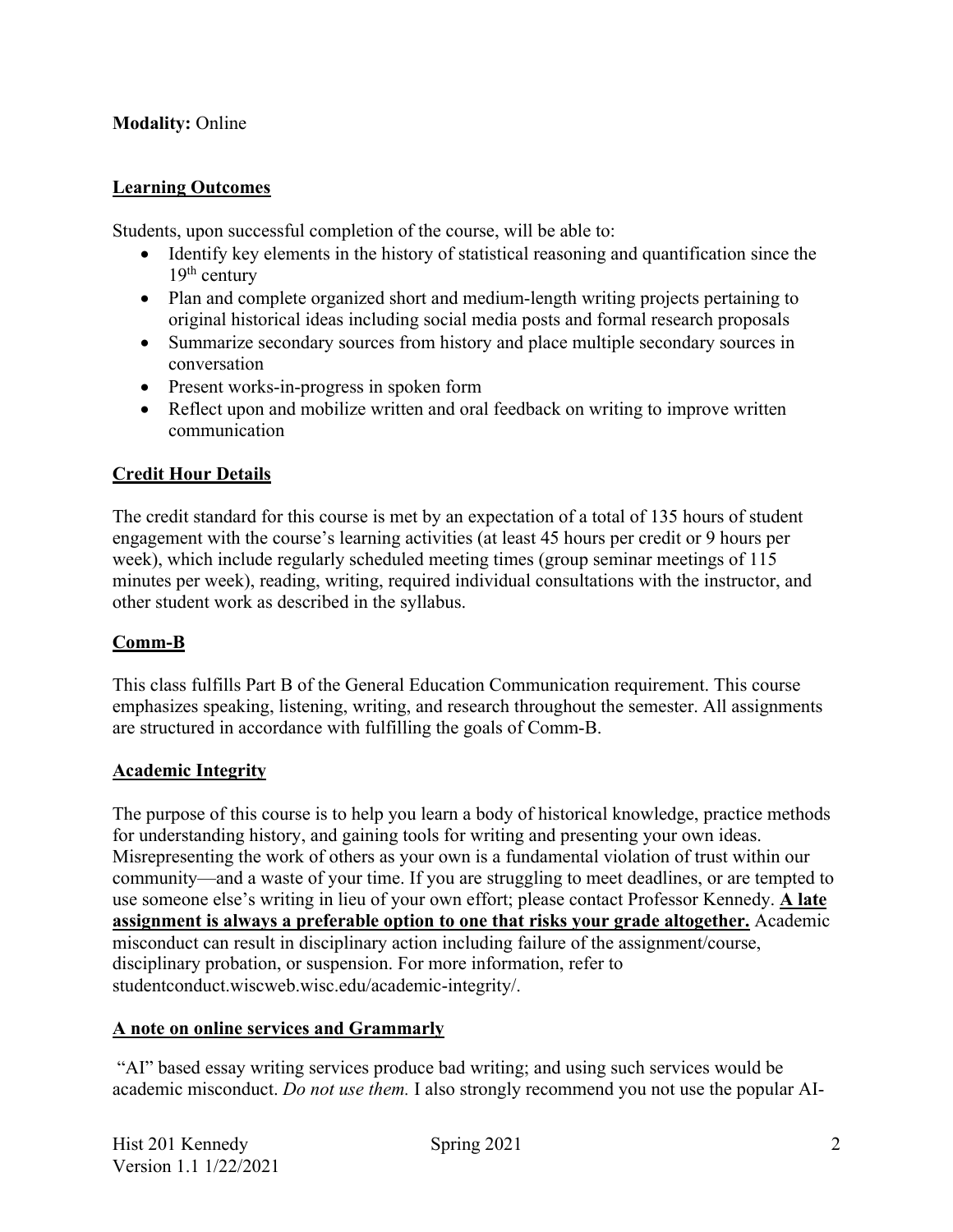based writing aid Grammarly. It produces strange constructions and odd vocabulary choices. I will be able to tell if you're using it, and will suggest strongly that you do not. I am happy to work with you on vocabulary building as well as on grammar if these are stumbling blocks for you. Other resources are recommended below.

# **Writing Resources**

The focus of this class is on the development of writing skills related to academic contexts; how to turn your ideas into text. We won't stress mechanical issues in this course, but there are resources to help you develop and improve those aspects of your writing. The History Lab and the University Writing Center can assist you at all levels of writing practice, from idea formation to proofreading.

The History Department History Lab: https://history.wisc.edu/undergraduate-program/the-history-lab/ University Writing Center: https://writing.wisc.edu/individual/

# **Accessibility and Diversity**

I aspire to create a classroom strengthened by students who feel heard, safe, and supported. I am committed to providing any accommodations that will enable you to thrive in our course, including but not limited to those requested through the McBurney Disability Resource Center.

If you are in need of additional accommodations, please feel free to speak with Professor Kennedy, or the McBurney Center

The McBurney Disability Resource Center Phone: (608) 263-2741 Address: 702 W. Johnson Street, Suite 2104 Email: mcburney@studentlife.wisc.edu

Diversity is a source of strength, creativity, and innovation for UW-Madison. We value the contributions of each person and respect the profound ways their identity, culture, background, experience, status, abilities, and opinion enrich the university community. We commit ourselves to the pursuit of excellence in teaching, research, outreach, and diversity as inextricably linked goals. https://diversity.wisc.edu/

# **Technology and Cameras**

This course meets weekly on Zoom. If your internet connection is not consistent, you are encouraged to try connecting via phone using the conference line provided on the course canvas. I request, but do not require that you keep **your camera on for the majority of our classroom time**.

All materials (text, links to audio and video clips) are provided on Canvas, but if you are having trouble, please be in touch.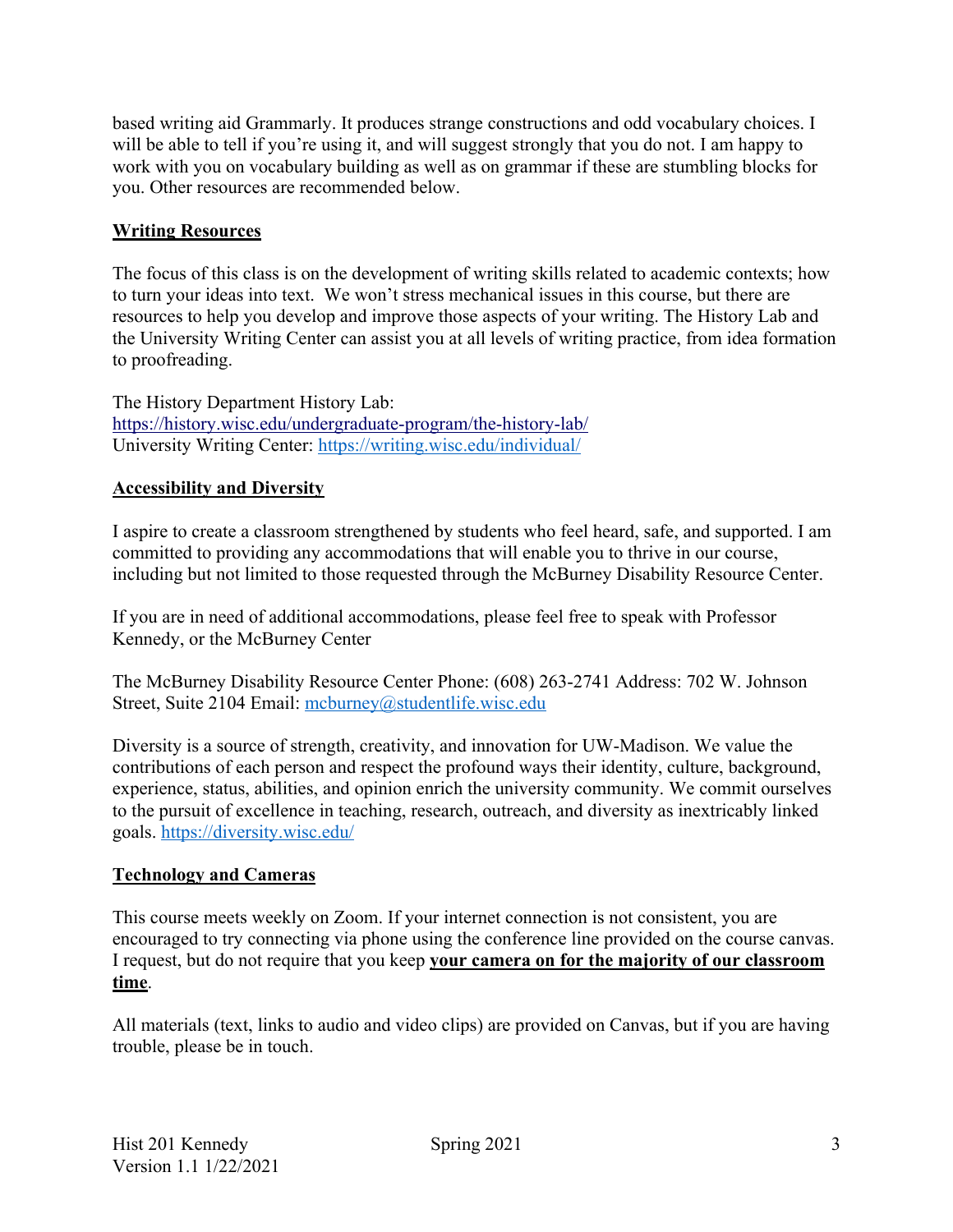# **Quarantine or Isolation Due to COVID-19**

Students should continually monitor themselves for COVID-19 symptoms and get tested for the virus if they have symptoms or have been in close contact with someone with COVID-19. Students should reach out to instructors as soon as possible if they become ill or need to isolate or quarantine, in order to make alternate plans for how to proceed with the course. Students are strongly encouraged to communicate with their instructor concerning their illness and the anticipated extent of their absence from the course (either in-person or remote). The instructor will work with the student to provide alternative ways to complete the course work.

# **Religious observations**

Please be in touch with Professor Kennedy early in the semester if you expect your observation of religious holidays or events will conflict with course events, including but not limited to the final exam. I am happy to help make alternative accommodations.

# **Grade Components**

- **1. Research and writing Exercises 25%**
	- 1.1. Writing Assignment 1 **5%** (Summary/Synopsis)
	- 1.2. Writing Assignment 2 **10%** (Social media post on primary source)
	- 1.3. Writing Assignment 3 **10%** (2-3 Pages Annotated Bibliography)

# **2. Presentations 15%**

- 2.1. Presenting a scholarly work from the annotated bibliography 7.5%
- 2.2. Presenting Research Proposal 7.5%

# **3. Capstone Project: 30%**

- 3.1. Draft Research proposal: 8-10 Pages **10%**
- 3.2. Final Research proposal: 8-10 Pages **20%**

# **4. Participation 30%**

4.1. Peer Review Conference: Preparation and Comments (on Research Proposal 10%)

4.2. Participation in class discussion, attendance (20%)

# **Brief Overview of Assessments and Exercises**

(further details to be given when exercises are assigned)

1.1. Writing Assignment 1: Scholarly Summary/synopsis **5%** (Due Feb 25)

You will write a short blog post on the course canvas of 250-500 words, summarizing a scholarly work that is in the general area of your proposed research in the class. You will be provided with a set of options.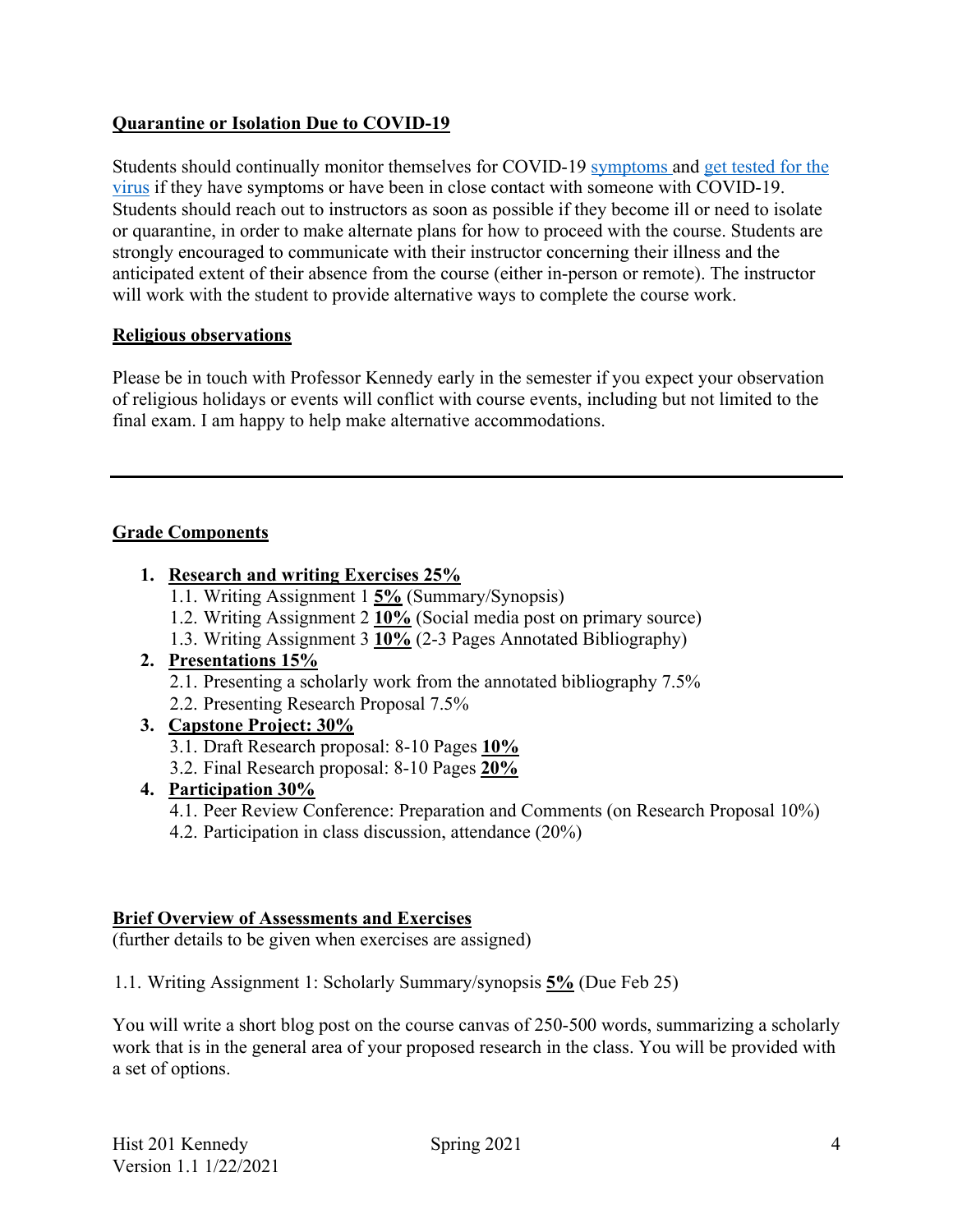# **Brief Overview of Assessments and Exercises** (continued)

1.2. Writing Assignment 2 Social Media Post on Primary Source **10%** (DUE TK)

In a piece of writing totaling 400-500 words, you will introduce, summarize, and contextualize a primary source you are considering for your research proposal, with 2-3 accompanying images related to the source and its context. The format of the writing is as if you were a historical institution like a museum, writing a social media post (for example an Instagram story) about an event, text or physical artifact for a general audience.

# 1.3. Writing Assignment 3 Annotated Bibliography **10%** (Due March 25)

You will gather a number of secondary and primary sources that will be the basis for your research proposal, and, for each source, provide an approximately 30-50 word synopsis, emphasizing the value of the source for your purposes. This will then be used in the 'literature review' portion of your research proposal.

2.1 Presenting a scholarly work from the annotated bibliography **7.5%** (Due March 29)

In a presentation of approximately five minutes, with at least two presentation slides, or a onepage notes sheet for your classmates, you will summarize the historical content and historiographical argument of a piece of scholarship that is used in your annotated bibliography

# 2.2 Presenting Research Proposal **7.5%** (Due April 12)

In a presentation of approximately 5-7 minutes, you will briefly introduce your research proposal, its research question, sources, stakes, and main literature.

# 3.1 Draft Research Proposal **10 %** (Due April 8)

The culmination of the course is a research proposal for a historical project on a topic related to the history of data, information, mathematics, algorithms, or data sciences. The proposal, an essay of about 8-10 pages, will describe a research question, overview some scholarly literature on the subject, describe potential primary sources that could assist in answering it, and provide a description of the 'what' and 'why' of the research: your hypothesis about what the research might show, and why the story matters.

3.2 Final Research Proposal **20 %** (Due April 30)

You will receive feedback from Professor Kennedy and your classmates, including through a peer feedback conference and from your presentation. You will draw on that feedback in producing a full revision of your research proposal into a polished product.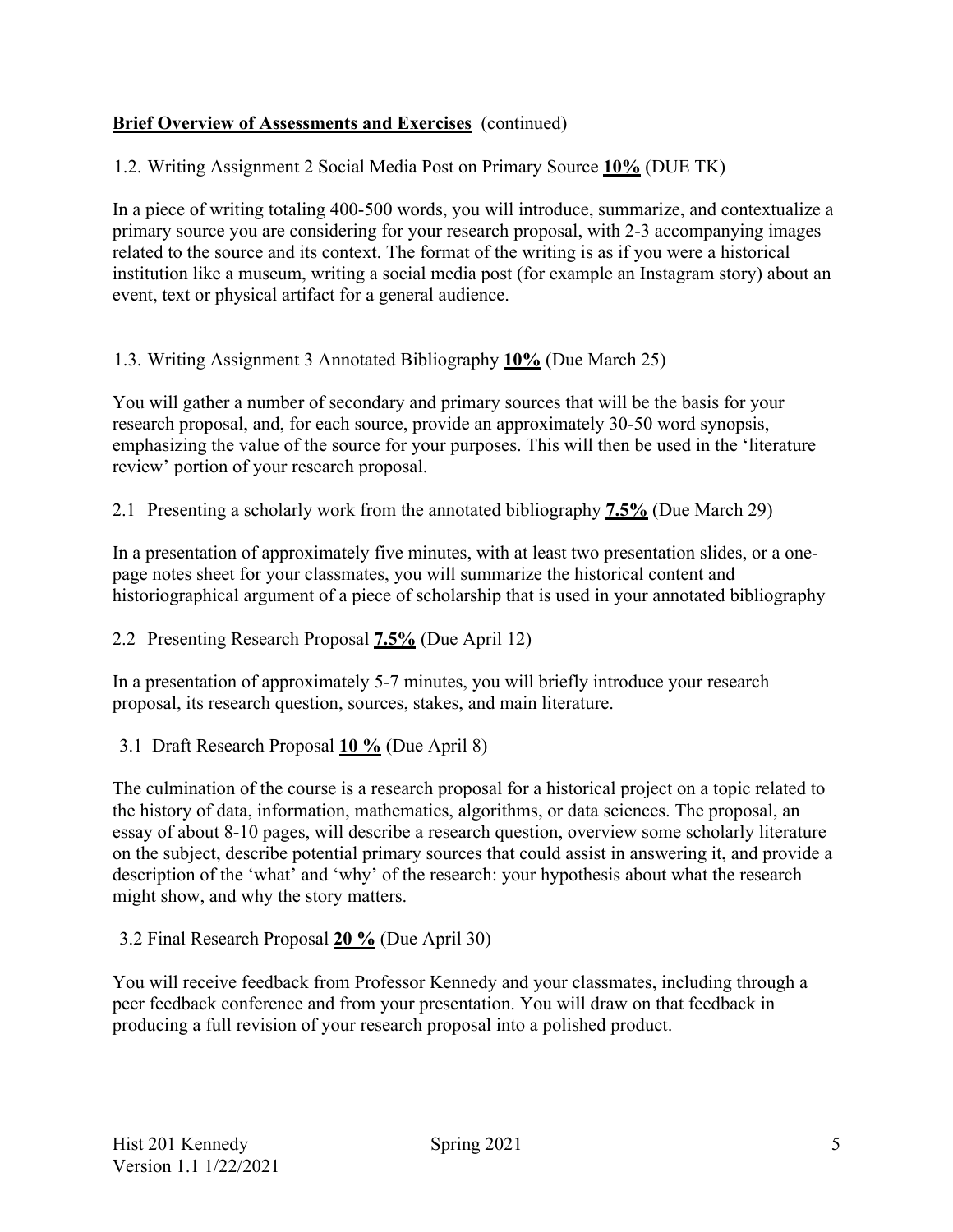# **Brief Overview of Assessments and Exercises** (continued)

4.1 Peer Review Conference and Comments **10%** (Due April 19 before class)

You will provide productive written and spoken feedback to a classmate on their research proposal, emphasizing common areas of research interest, and areas of improvement.

4.2 Participation in class discussion, attendance **20 %**

You must attend all class meetings. You are permitted one "freebie" unexcused, unexplained absence. If something comes up (a doctor's visit, family situation) you should be in touch to request an excused absence, but please try to do so in advance if possible to arrange alternative work. You will lose 5% on your discussion grade for each additional unexcused absence. (e.g. if you finish with a 90% on your participation as described in the rubric below, but you have three unexcused absences you'll receive an 85% on your discussion grade for the semester).

# **Discussion Participation Rubric**

| Excellent $(90-100)$ | Good (80-90)      | Competent (70-80)    | Inadequate $(60-70)$ | Fail $(0-60)$ |
|----------------------|-------------------|----------------------|----------------------|---------------|
| -Mastery over        | -Knows            | -Basic grasp of      | -Insufficient        | -Uninvolved   |
| readings and         | readings well     | reading              | command of           | -Unexcused    |
| previous discussion  | -Consistent       | -Mostly offers facts | reading              | -Disruptive   |
| -Explores questions  | preparation and   | or surface-level     | -Attempts to         |               |
| rigorously           | involvement       | interpretations      | contribute facts or  |               |
| -Comes to class      | -Offers analysis  | -Contributes when    | interpretations      |               |
| with interpretations | of texts in class | called upon but not  | when called but      |               |
| and questions        |                   | actively engaged     | unable to offer      |               |
| -Engages others      |                   |                      | substance            |               |
| respectfully         |                   |                      |                      |               |

# **Week-by-week Overview**

How to read this schedule:

Each week has a title, a date for the class meeting on Zoom, a "preparation" (what to do for that class) and on many weeks, an assignment marked with "\*\*\*" which is either do at class, or more often, at the end of the week.

Every Friday, I'll post on canvas the plan for the following week, as a reminder of readings and assignments, and so you'll have an idea what sort of skills and historical materials we'll be discussing during our Monday sessions

**\*\*Be sure to check "preparation" is: that's the homework you should have completed before class.**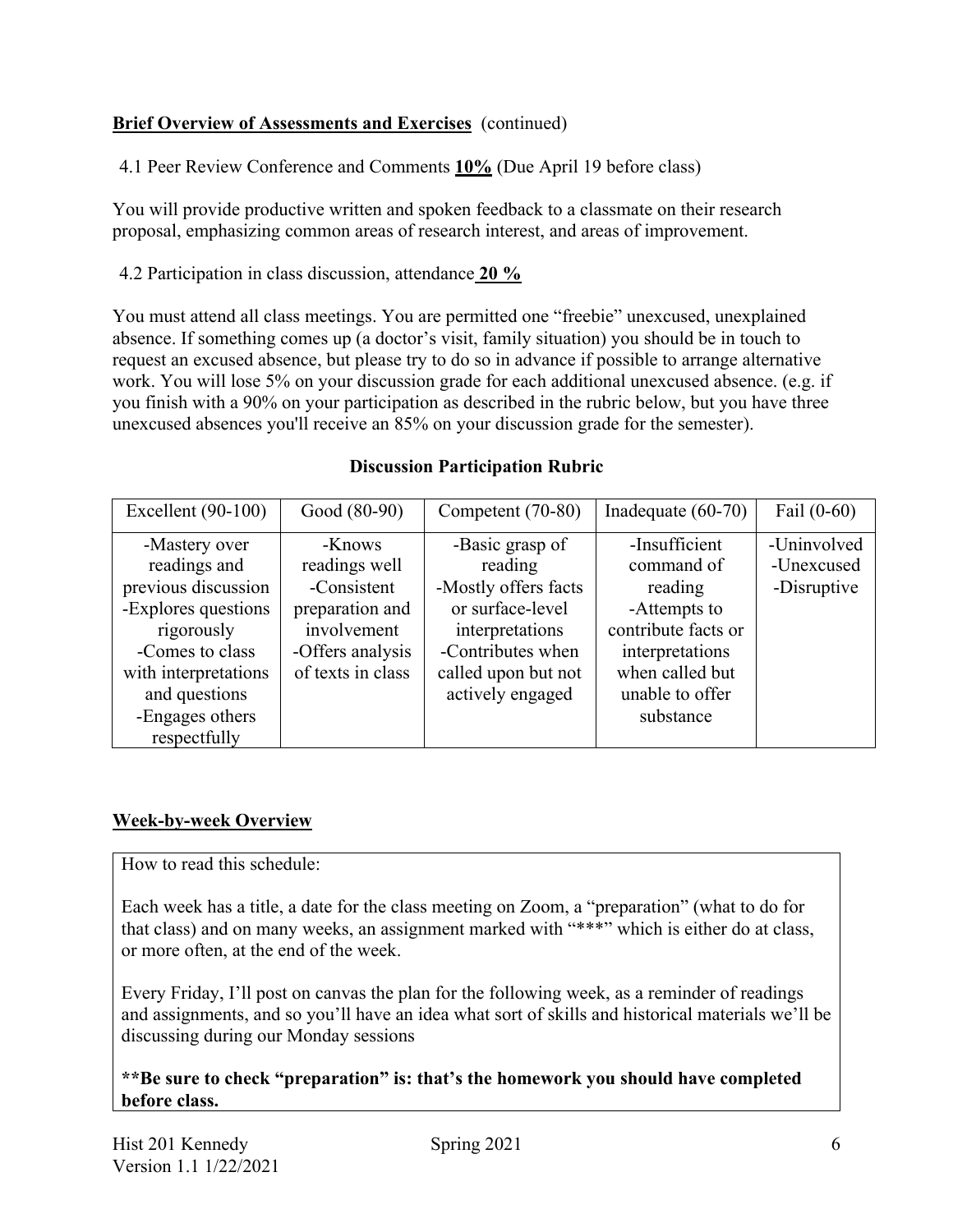# **Week 1: Introduction: Facts, Information, Data, Knowledge**

Meeting: January 25 / 8:50am-10:45am

### **Preparation:**

*None*

### **Week 2: Bits of Knowledge and Information Overload**

Meeting: February 1 / 8:50am-10:45am

#### **Preparation:**

### *Read [on canvas]*

- 1. Blair, Ann Too Much to Know: Managing Scholarly Information before the Modern Age Introduction and Chapter 1
- 2. Poovey, Mary History of the Modern Fact Chapter 2: "Accommodating Merchants: Double-Entry Bookkeeping, Mercantile Expertise and the Effect of Accuracy"

\*\*\*Schedule meetings with Professor Kennedy

### **Week 3: Numbers and Bodies**

Meeting: February 8 / 8:50am-10:45am

#### **Preparation:**

#### *Read: [on canvas]*

- 1. Rosenthal, Caitlin Accounting for Slavery: Masters and Management Introduction and Chapter 3: "Slavery's Scientific Management."
- 2. Bowker, Geoffrey and Susan Leigh Star Sorting Things Out: Classification and its consequences Introduction

#### **Week 4: Numerical Data and the Pursuit of Objectivity**

Meeting: February 15 / 8:50am-10:45am

#### **Preparation:**

#### *Read [on canvas]*

1. Porter, Theodore Trust in Numbers: The Pursuit of Objectivity in Science and Public Life: Introduction, + Chapters 1, 5, and 7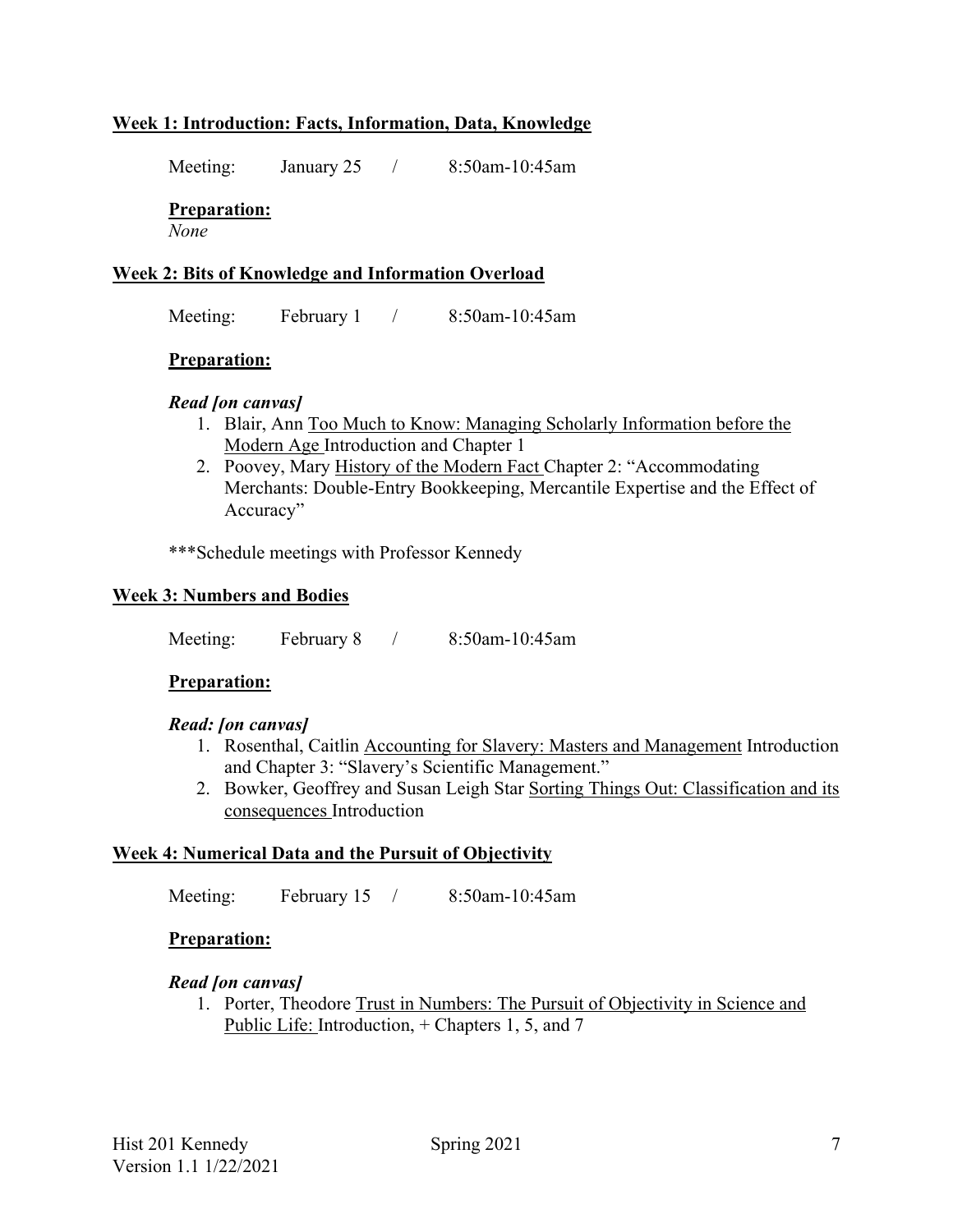### **Week 5: Statistical Methods and Reasoning**

Meeting: February 22 / 8:50am-10:45am

### **Preparation:**

#### *Read [on canvas]*

1. Porter, Theodore The Rise of Statistical Thinking 1820-1900: Introduction, Chapters 1 and 7

### **\*\*\*Assignment 1.1 Scholarly Summary Due Thursday Feb 25 11:59PM**

#### **Week 6: Computer Databases 1**

Meeting: March 1 / 8:50am-10:45am

#### **Preparation:**

#### *Read [on canvas]*

1. Stevens, Hallam Life out of Sequence: A Data-Driven History of Bioinformatics: Introduction, Chapter 1: Building Computers, and Chapter 5: Ordering Objects

#### **Week 7: Computer Databases 2**

Meeting: March 8 / 8:50am-10:45am

#### **Preparation:**

#### *Read [on canvas]*

- 1. Jones, Matthew "Querying the Archive: Data Mining from Apriori to PageRank" in Daston ed. *Science in the Archives: Pasts, Presents, Futures* (2017)
- 2. Radin, Joanna lecture "When People are Data: How Medical History Matters for our Digital Age" *National Institutes of Health* June 9, 2020 https://videocast.nih.gov/watch=35473

#### **\*\*\*Assignment 1.2 Mock Social Media Post on Primary Source Due Thursday March 11 11:59PM**

#### **Week 8: Privacy**

Meeting: March 15 / 8:50am-10:45am

#### **Preparation:**

#### *Read [on canvas]*

1. Igo, Sarah, "Too Much Information" *The Hedgehog Review* Spring, 2015.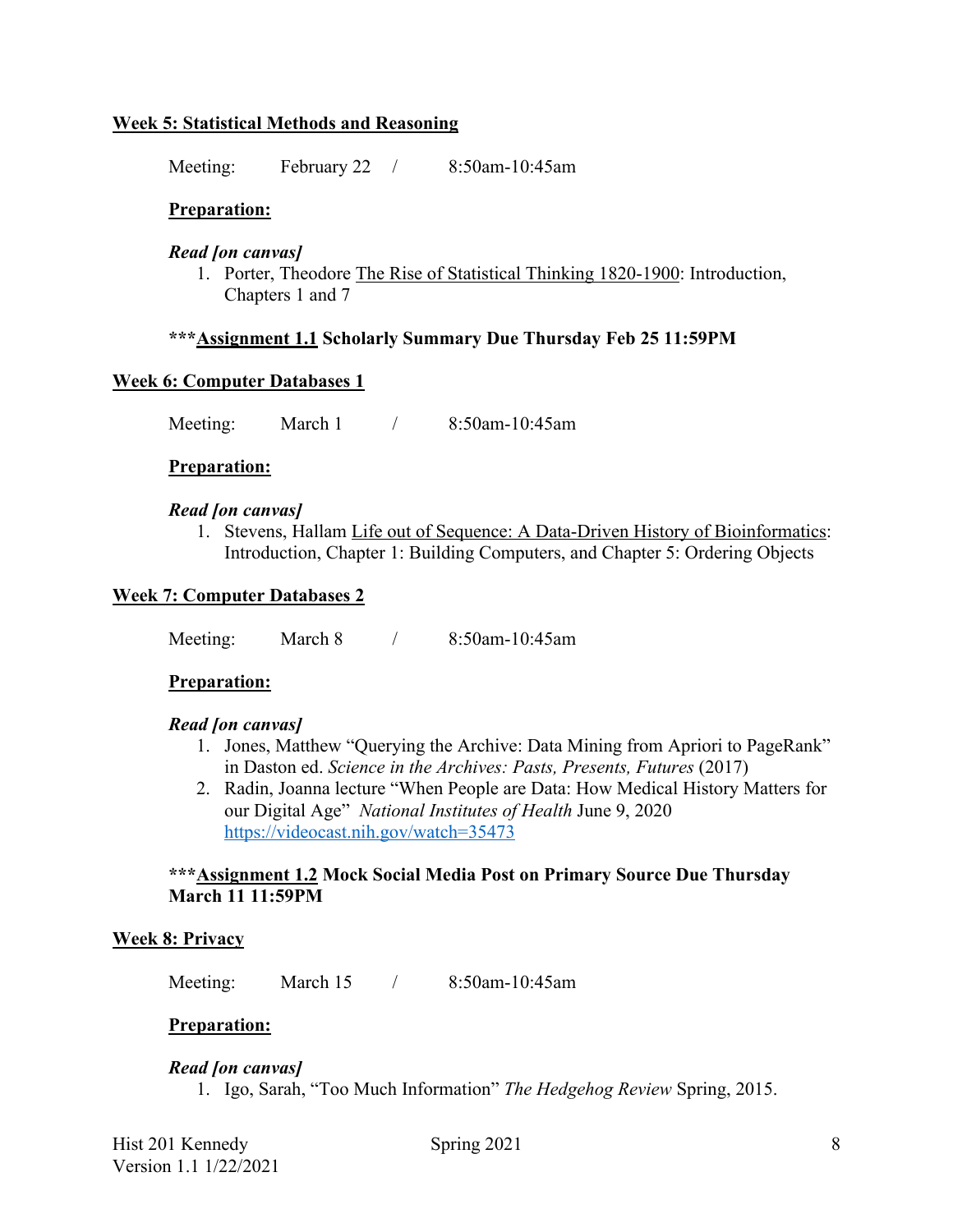2. Zuboff, Shoshanna "Big other: surveillance capitalism and the prospects of an information civilization" *Journal of Information Technology* (2015) 30 75-89.

# **Week 9: Machine Learning**

Meeting: March 22 / 8:50am-10:45am

# **Preparation:**

### *Read [on canvas]*

- 1. Jones, Matthew, "How We Became Instrumentalists (Again): Data Positivism since World War II" *Historical Studies in the Natural Sciences* (2018) 48 (5): 673–684.
- 2. Buolamwini, Joy and Timnit Gebru, "Gender Shades: Intersectional Accuracy Disparities in Commercial Gender Classification" Proceedings of Machine Learning Research 81:1–15, 2018

# **\*\*\*Assignment 1.3 Annotated Bibliography Due Thursday March 25 11:59PM**

# **Week 10: Research Discussions and Future Topics I (Science)**

Meeting: March 29 / 8:50am-10:45am

# **Preparation:**

# **\*\*\*Assignment 2.1 Presenting a scholarly work from the annotated bibliography**

# *Read [on canvas]*

1. Anderson, Chris "The End of Theory: The Data Deluge Makes the Scientific Method Obsolete," *Wired* May 2008

#### *Listen*

2. Radiolab "Limits of Science" podcast segment https://www.wnycstudios.org/podcasts/radiolab/segments/91712-limits-of-science

# **Week 11: Research Discussions and Future Topics II (Surveillance)**

Meeting: April 5 / 8:50am-10:45am

# **Preparation:**

# *Watch: (one of two) [links on canvas]*

- 1. Watch: Brayne, Sarah Book Talk on "Predict and Surveil: Data, Discretion, and the Future of Policing" (on canvas) **OR**
- 2. Watch: Jacobsen, Annie Book Talk on First Platoon: A Story of Modern War in the Age of Identity Dominance (on canvas)